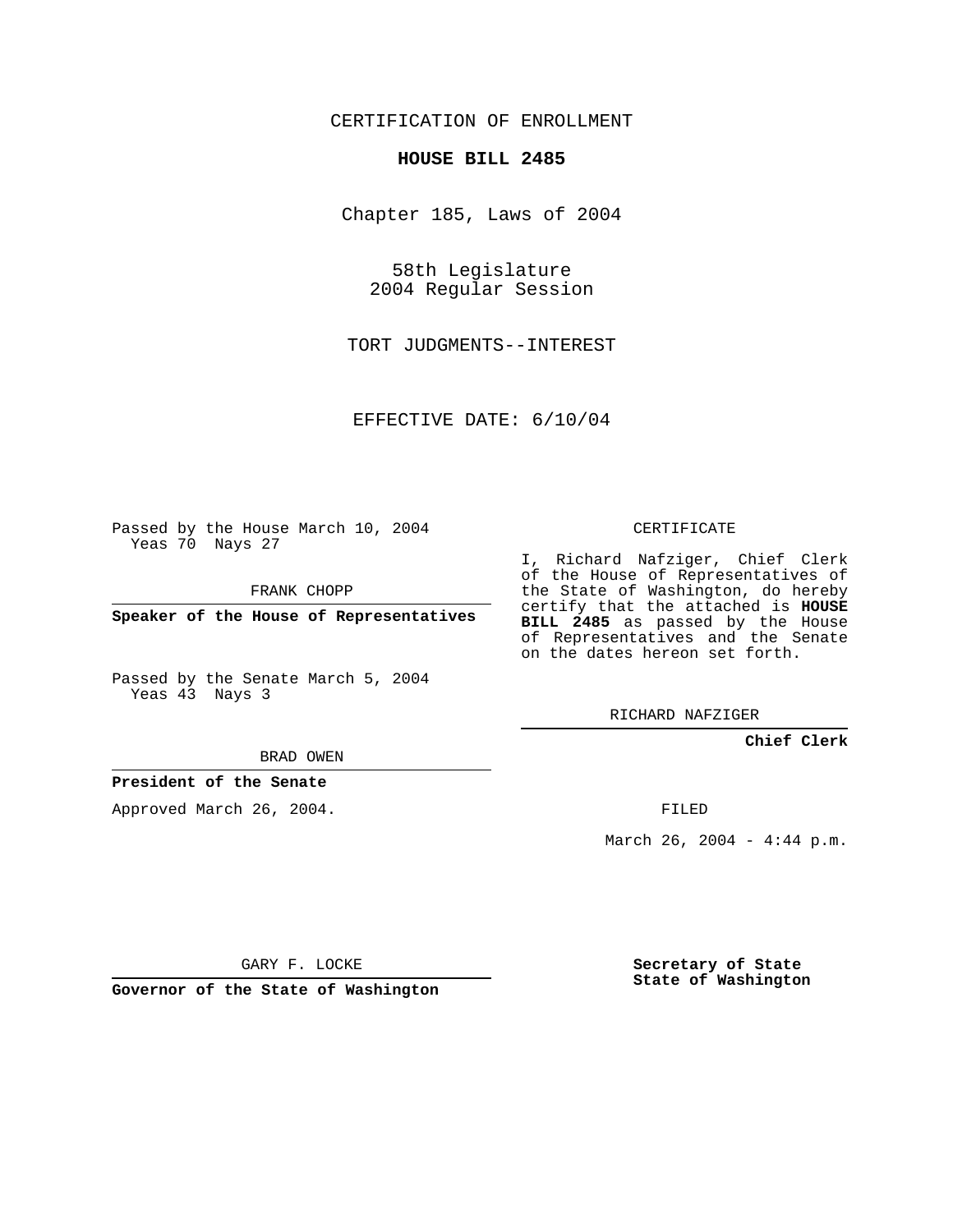# **HOUSE BILL 2485** \_\_\_\_\_\_\_\_\_\_\_\_\_\_\_\_\_\_\_\_\_\_\_\_\_\_\_\_\_\_\_\_\_\_\_\_\_\_\_\_\_\_\_\_\_

\_\_\_\_\_\_\_\_\_\_\_\_\_\_\_\_\_\_\_\_\_\_\_\_\_\_\_\_\_\_\_\_\_\_\_\_\_\_\_\_\_\_\_\_\_

#### AS AMENDED BY THE SENATE

Passed Legislature - 2004 Regular Session

### **State of Washington 58th Legislature 2004 Regular Session**

**By** Representatives Lantz, Carrell, Newhouse, Alexander, Jarrett, Moeller, Sommers, Kagi, Upthegrove, Schual-Berke and Darneille

Read first time 01/15/2004. Referred to Committee on Judiciary.

 1 AN ACT Relating to postjudgment interest on tort judgments; 2 amending RCW 4.56.115, 4.56.110, and 19.52.025; and creating a new 3 section.

4 BE IT ENACTED BY THE LEGISLATURE OF THE STATE OF WASHINGTON:

 5 **Sec. 1.** RCW 4.56.115 and 1983 c 147 s 2 are each amended to read 6 as follows:

 Judgments founded on the tortious conduct of the state of Washington or of the political subdivisions, municipal corporations, and quasi municipal corporations of the state, whether acting in their governmental or proprietary capacities, shall bear interest from the 11 date of entry at two percentage points above the ((maximum rate permitted under RCW 19.52.020 on)) equivalent coupon issue yield (as 13 published by the board of governors of the federal reserve system) of the average bill rate for twenty-six week treasury bills as determined at the first bill market auction conducted during the calendar month 16 immediately preceding the date of entry thereof((: PROVIDED, That)). 17 In any case where a court is directed on review to enter judgment on a verdict or in any case where a judgment entered on a verdict is wholly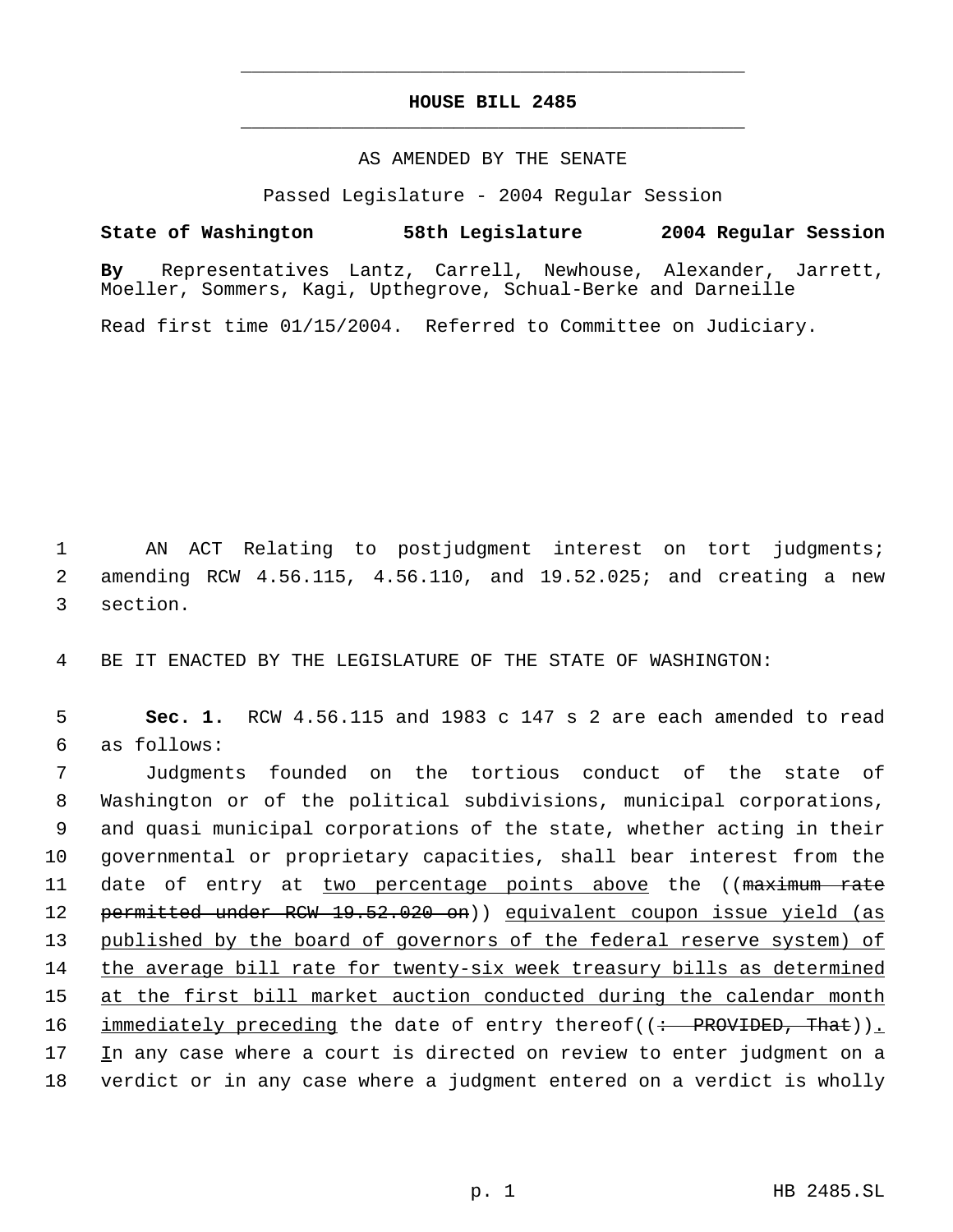or partly affirmed on review, interest on the judgment or on that portion of the judgment affirmed shall date back to and shall accrue from the date the verdict was rendered.

 **Sec. 2.** RCW 4.56.110 and 1989 c 360 s 19 are each amended to read as follows:

Interest on judgments shall accrue as follows:

 (1) Judgments founded on written contracts, providing for the payment of interest until paid at a specified rate, shall bear interest at the rate specified in the contracts: PROVIDED, That said interest rate is set forth in the judgment.

 (2) All judgments for unpaid child support that have accrued under a superior court order or an order entered under the administrative procedure act shall bear interest at the rate of twelve percent.

 (3) Judgments founded on the tortious conduct of individuals or 15 other entities, whether acting in their personal or representative 16 capacities, shall bear interest from the date of entry at two percentage points above the equivalent coupon issue yield, as published by the board of governors of the federal reserve system, of the average 19 bill rate for twenty-six week treasury bills as determined at the first bill market auction conducted during the calendar month immediately preceding the date of entry. In any case where a court is directed on 22 review to enter judgment on a verdict or in any case where a judgment 23 entered on a verdict is wholly or partly affirmed on review, interest on the judgment or on that portion of the judgment affirmed shall date back to and shall accrue from the date the verdict was rendered.

 $(4)$  Except as provided under subsections (1)  $((and))_1$  (2), and (3) of this section, judgments shall bear interest from the date of entry at the maximum rate permitted under RCW 19.52.020 on the date of entry 29 thereof( $\left(\div\right)$  PROVIDED, That)). In any case where a court is directed on review to enter judgment on a verdict or in any case where a judgment entered on a verdict is wholly or partly affirmed on review, interest on the judgment or on that portion of the judgment affirmed shall date back to and shall accrue from the date the verdict was rendered. The method for determining an interest rate prescribed by this subsection is also the method for determining the "rate applicable to civil judgments" for purposes of RCW 10.82.090.